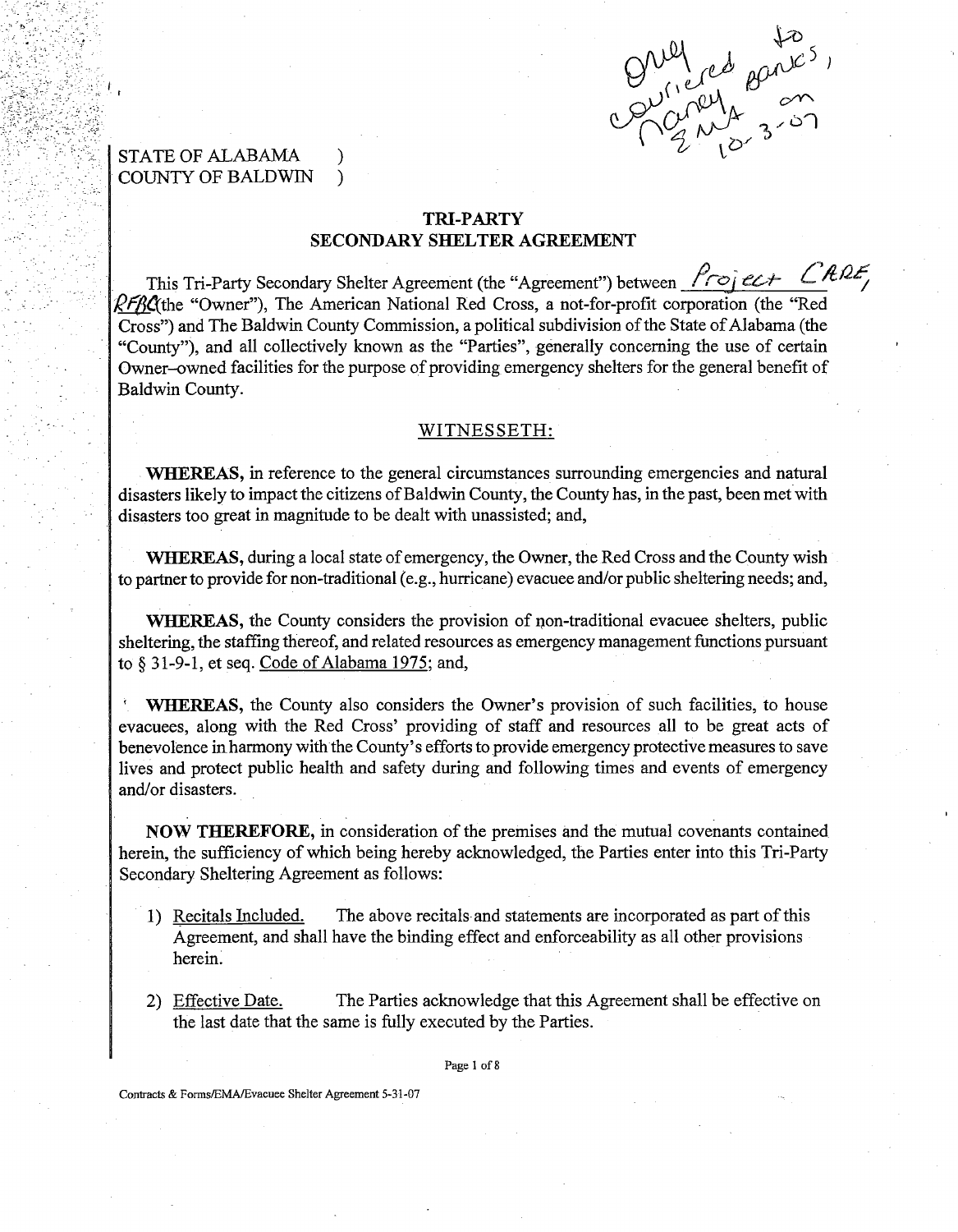3) Limited Agreement. The Parties agree that this Agreement is limited in scope to the Owner providing a facility as an evacuee shelter if necessary, the Red Cross providing various disaster relief functions including operation of the facility, and the County procuring listed resources and reimbursing the Owner if and when necessary. Notwithstanding the scope of this Agreement, nothing shall prevent the Owner from submitting any eligible expenses in their requests for consideration of reimbursement from the County.

4) General Certifications of the Parties. The Parties generally certify the following:

- i) The costs associated with general wear and tear within the Owner's facility shall be non-reimbursable, and the same shall be omitted from any Owner requests for reimbursement from the Red Cross or County.
- ii) Any change, improvement, alteration or modification, of any kind, made to or for the facility and/or property, without limitation, during, prior to, or in anticipation of occupancy must first receive written consent from the Baldwin County Commission in order for such modifications to be considered for County reimbursement.
- iii) All Parties will conduct a pre-occupancy inspection, attached as Exhibit A, of the facility to identify, in writing, existing but obvious facility flaws, problems and/or defects before the facility is used as a shelter.
- iv) All Parties following the closing of the shelter will conduct a post-occupancy inspection of the facility, attached as Exhibit B, in order to identify in writing existing but obvious facility flaws, problems and/or defects.
- 5) Owner Certifications. The Owner certifies that:

The Owner shall herein designate and provide certain Owner-owned facilities for the purposes of housing individuals affected by natural disasters, emergency events, or other conditions which require the activation of the disaster relief functions of the Red Cross. Red Cross will determine if the facility is suitable for use as a public shelter and will determine the capacity of the shelter. The Owner will make the facility available to Red Cross for use as a shelter, upon Red Cross' oral or written request. The Owner shall provide support and necessary access to resources found within the respective facility to include, without limitation, telecommunications, electricity, natural gas, furnishings, water, and food.

- i) The Owner shall provide an accessible primary and alternate contact person, without limitation, prior to and during the entire time the facility is utilized as a shelter.
- ii) The Owner may remit to the County eligible costs incurred which have not been reimbursed by the Red Cross, for the sheltering of evacuees and/or displaced individuals including related expenses.
- iii) The Owner will, to the extent as possible, seek out volunteers and/or staff to assist the Red Cross in its overall effort to house and generally provide for those occupying and/or being served by the facility.

Page **2** of **8**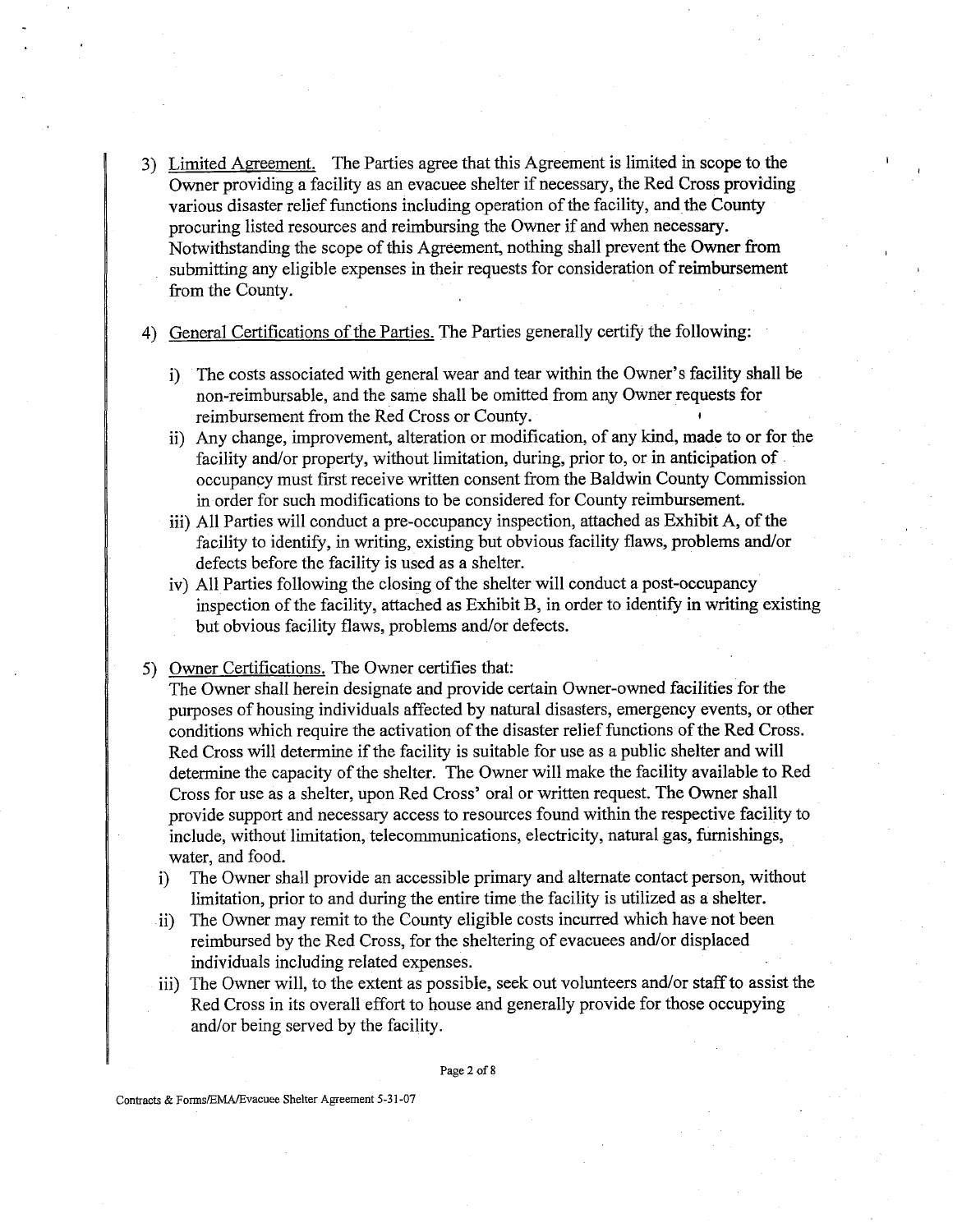- iv) The Owner will appoint a person to coordinate the Owner's activities ("Facility Coordinator"). The Facility Coordinator will coordinate the use of the shelter with Red Cross' designated official ("Shelter Manager") and will collaborate to resolve questions or dilemmas regarding shelter operations. The Facility Coordinator will secure all equipment that is not to be used by Red Cross before the shelter is turned over to Red Cross.
- v) The Facility Coordinator shall, if feasible, designate a Foodservice Manager who will establish a feeding schedule and determine foodservice inventory and supply needs. At the direction of and in cooperation with the Shelter Manager, the Foodservice Manager will provide food and supplies needed for meals at the shelter site. If, in the opinion of the Shelter Manager, additional food or supplies are needed, the Shelter Manager will coordinate the procurement of the additional food or supplies. Red Cross will pay or reimburse Owner for all food and supplies, as approved by the Shelter Manager and used in the course of operating the shelter.
- vi) The Facility Coordinator shall, if feasible, designate a Facility Custodian who will establish and direct the sanitation inventory and supply needs. The Facility Coordinator or Facility Custodian will order and provide all sanitation and custodial supplies and services, as determined by the Shelter Manager. Red Cross will pay or reimburse Owner for all sanitation supplies, as approved by the Shelter Manager and used in the course of operating the shelter.
- vii) The Facility Cobrdinator and the Shelter Manager shall, if feasible, jointly coordinate a work schedule for any personnel who are not County or Red Cross employees, volunteers, or contractors. If the Owner experiences shortfalls in personnel and is unable to appoint a Foodservice Manager or Facility Custodian, the Facility Coordinator will notify the Shelter Manager, who may obtain such services by contract.
- viii)Red Cross is not responsible for coordinating police or security for the shelter. Any private security services that are to be the responsibility of Red Cross must be arranged under a separate agreement.
- ix) Within thirty (30) days after the close of a shelter, the Owner shall submit to the Red Cross its request for reimbursement, with supporting invoices, to the address included herein. Invoices and the supporting documentation shall include a list of the Owner's operations personnel and hours worked at the shelter, and details on any materials or goods used or consumed.
- x) Should the Owner not be reimbursed by the Red Cross, the Owner shall immediately submit such non-reimbursed costs to the County for consideration of reimbursement by the County.
- xi) The Owner shall not release any information concerning occupants of, or people served by, the shelter without express written consent of the Red Cross. Owner will refer all media questions related to the shelter to the Shelter Manager. Press releases issued to the media will credit all Parties.
- xii) Signage identifying the shelter will be allowed from all Parties and each will be responsible for removal of signage, if necessary, upon closing of the shelter.

Page **3** of 8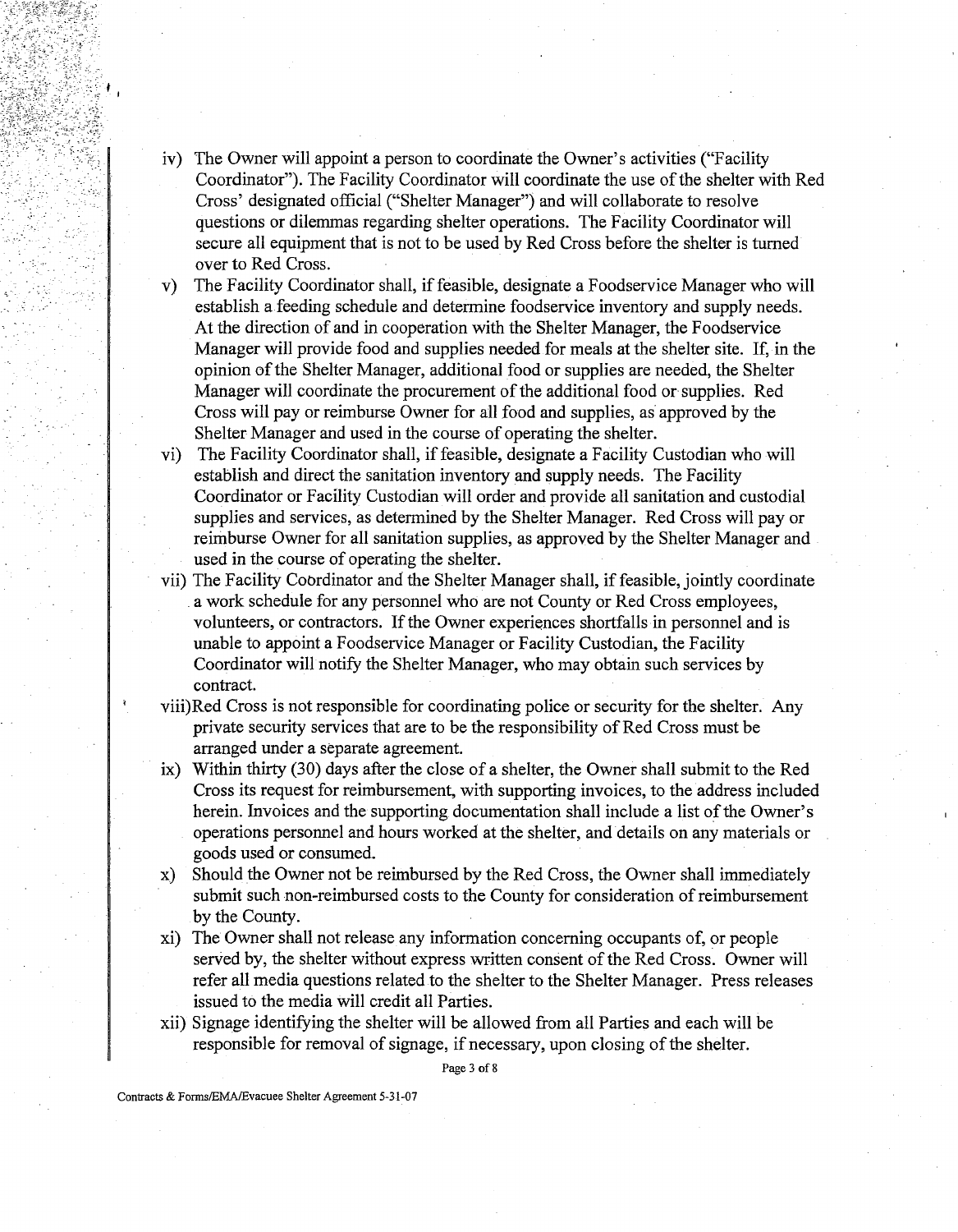- 6) Countv Certifications. The County certifies the following:
- i) To the extent any of Owner's personnel costs are not reimbursed by the Red Cross, the County will reimburse personnel costs at actual, current, per-hour straight time rate for instruction, custodial, maintenance, and food service.
- ii3 To the extent any of Owner's out-of-pocket operational expenses are not reimbursed by the Red Cross, the County will reimburse the Owner for the reasonable out-of-pocket costs and expenses for the operational expenses, including the replacement of food, supplies, and equipment.
- iii) The County recognizes secondary shelters as a vital function in disaster response and recovery, and sanctions them as part of the County's Emergency Management Operations Plan.
- iv) The County may, when deemed necessary and requested and approved by the Shelter Manager, procure resources for the Red Cross and/or the Owner which could include, without limitation or guarantee, the following:
	- $\mathbf{1}$ . Generators
	- $2.$ Emergency Lighting Kits
	- 3. Communications Equipment
	- $4.$ Cots, Blankets, Pillows
	- Towels, Washcloths 5.
	- 6. Fans
	- $7<sub>1</sub>$ Showering Facilities ,
	- 8. Extension Cords
	- 9. Gasoline for Generators
	- 10. Food
	- 11. Beverages
	- 12. Janitorial Supplies
	- 13. Paper products
	- 14. Toiletries
	- 15. Augment Personnel
	- 16. Interpreters

17. Security

18. Transportation

- 19. Message Boards/Signage
- 7) Red Cross Certifications. The Red Cross Certifies the following:
- i) The Red Cross Shelter Manager has primary responsibility for the operation of the shelter. The Red Cross will provide additional Red Cross staff and volunteers to carry out the activities of the shelter.
- ii) The Red Cross and all of its agents, employees, and volunteers will exercise reasonable care in the operation of the shelter facility.

Page 4 of 8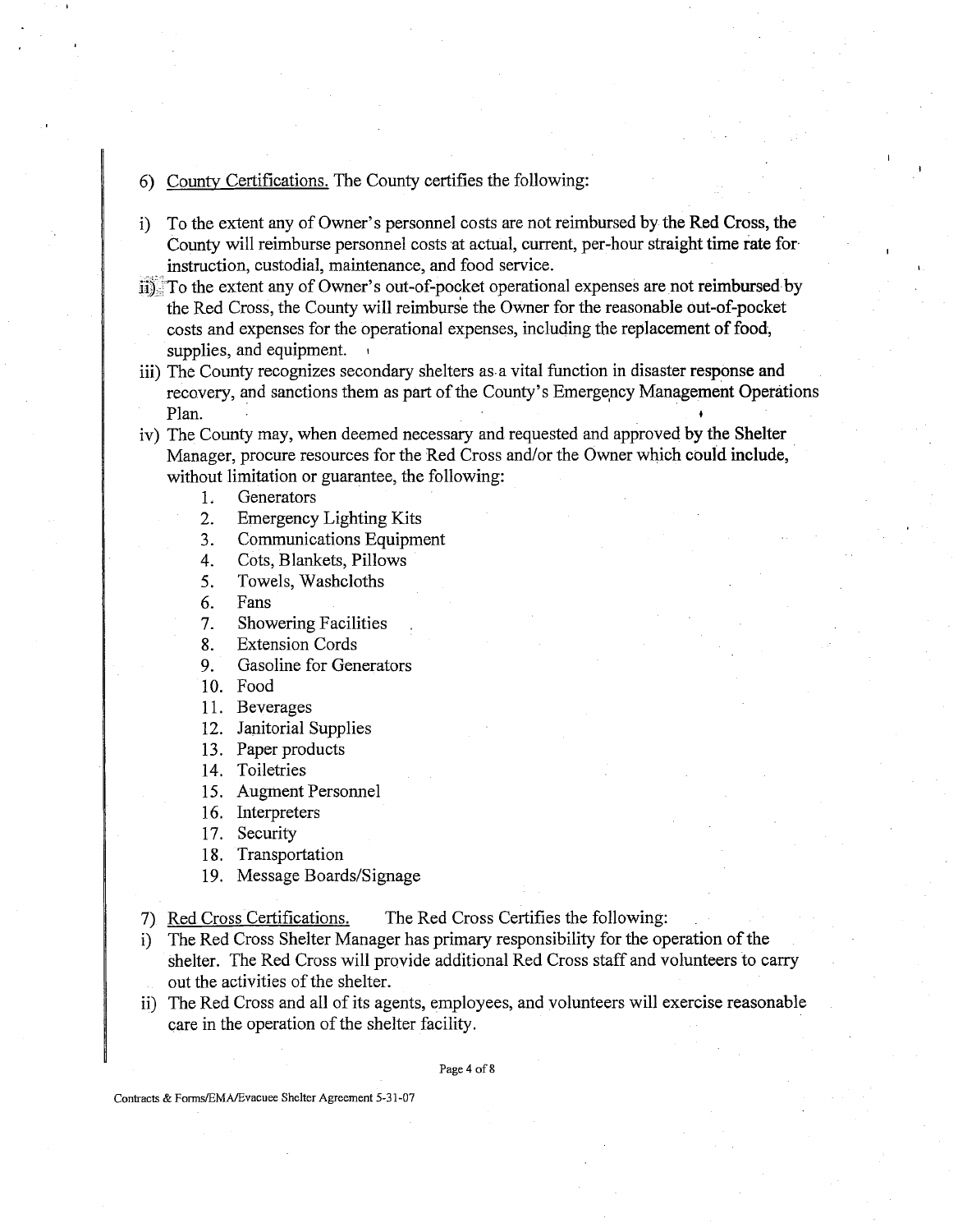- iii) The Red Cross will reimburse the Owner for personnel costs at actual, current, per-hour straight time rate for custodial, maintenance, and food service.
- iv) The Red Cross will reimburse the Owner for the reasonable out-of-pocket costs and expenses for the operational expenses it incurs due to the use of the facility as a shelter, including the replacement of food, supplies, and equipment. Property damaged, lost or stolen due to the negligence of the Red Cross will be compensated based on depreciated actual cash value. Reimbursement for any extraordinary or capital expenses (including without limitation painting, carpeting, wiring, and structural work) will be limited to replacement at actual cash value of the property. In such cases, the Red Cross will select from among bids from at least three reputable contractors. Storm damage and other damage caused by the disaster is not the responsibility of the Red Cross.
- v) The Red Cross will notify the Owner or Facilities Coordinator of the dosing schedule for the shelter.
- 8) Review of Receipts Limited & No Guarantee. The County will receive and document all non-reimbursed costs submitted by the Owner. Notwithstanding such receipt, the County makes no guarantee, warrantee or opinion as to the eligibility or payment of such expenditures.
- 9) 24-Hour Points of Contact.

| OWNER PRIMARY:<br>Cell $#$ :               |                                                                                                                                                        |                                 |                                | <u>Copeland</u><br>12 532k |
|--------------------------------------------|--------------------------------------------------------------------------------------------------------------------------------------------------------|---------------------------------|--------------------------------|----------------------------|
| <u>OWNER</u> ALT<br>Cell $#$ :             | ERNATE:                                                                                                                                                | Joc<br><u>251 7520153</u>       |                                | Lesley                     |
| <b>RED CROSS:</b><br>Cell $#$ :            |                                                                                                                                                        | $\sim$ $\sim$ $\sim$<br>∏ane.   | lgire<br>-366- <del>3</del> 83 |                            |
| COUNTY:<br>Cell $#$ :                      |                                                                                                                                                        | Renee Cook                      |                                |                            |
| OWNER:                                     | p/T51                                                                                                                                                  | <u>foroth ST</u><br>Яſ<br>gcine | <u>Churc</u><br>Stree          |                            |
| RED CROSS: The American National Red Cross | Alabama Gulf Coast Chapter<br>P.O. Box 1764<br>Mobile, AL 36633<br>With a copy to:<br>The American National Red Cross<br>Office of the General Counsel |                                 |                                |                            |
| Page 5 of 8                                | 2025 E Street, N.W.<br>Washington, D.C. 20006                                                                                                          |                                 |                                |                            |

**I** 

10) Notices: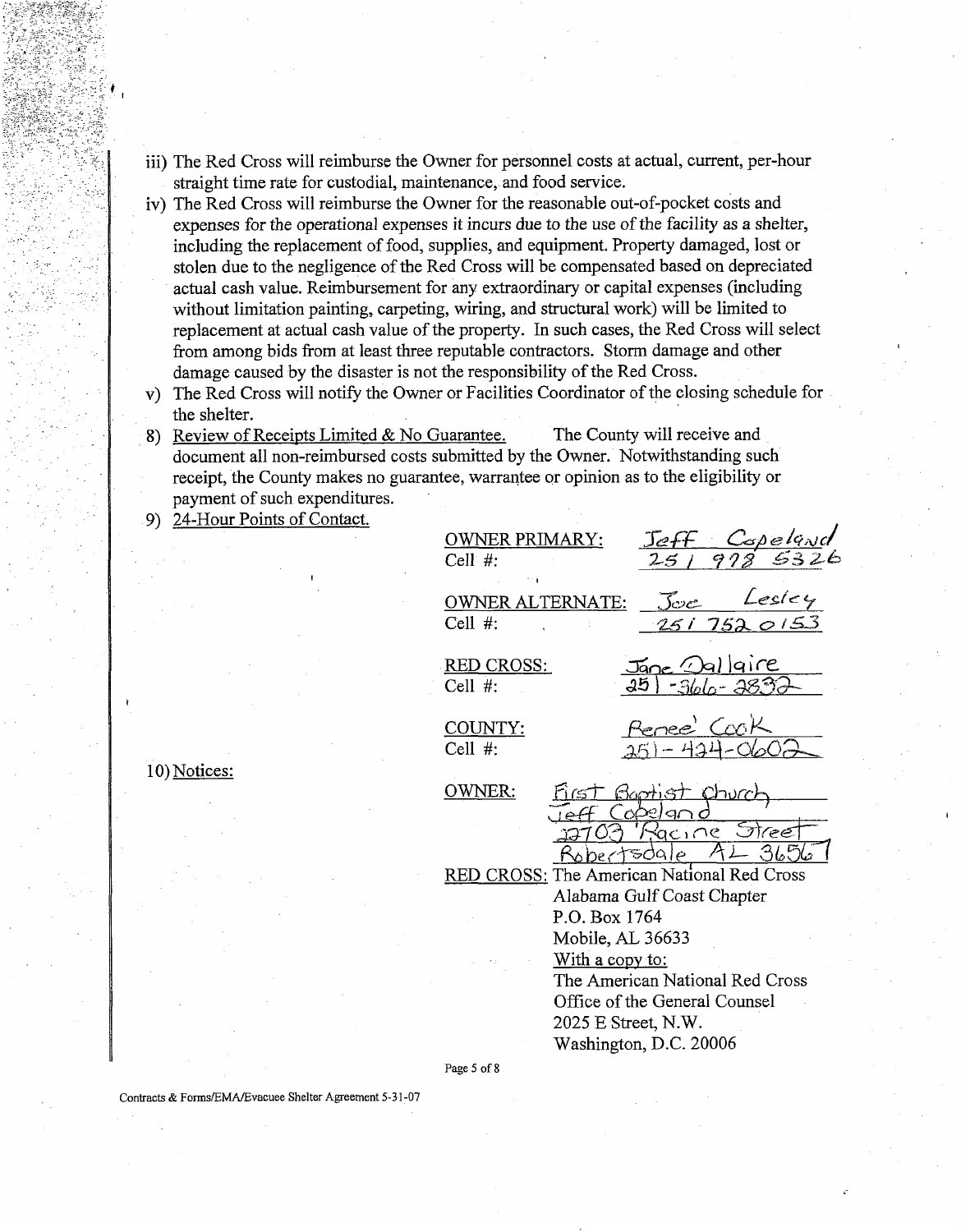With a copy to: The American National Red Cross Disaster Operations **2025** E. Street, **N.W.**  Washington, D.C. **20006** <sup>I</sup> Invoices to: The American National Red Cross Alabama Gulf Coast Chapter P.O. Box **1764**  Mobile, AL **36633**  The Baldwin County Commission c/o The Chairman **3 12** Courthouse Square Bay Minette, AL **36507**  With a copy to: The Baldwin County **EMA 23 100** McAuliffe **Drive**  Robertsdale, AL **36567** 

**1 1)** Designated Non-Traditional Facilities. The Parties agree that the following Ownerowned properties may be utilized, during natural disasters or local emergencies, as evacuee-shelter facilities:

COUNTY:

| Facility description: |  | Location/Address: |  | Approx. size:                                                           |  |
|-----------------------|--|-------------------|--|-------------------------------------------------------------------------|--|
|                       |  |                   |  | FIRST Baptist Church of Robertschle                                     |  |
|                       |  |                   |  | CF/C, Education + Showers 20,000 SS<br>Foot of Space at 22703 Recine ST |  |
|                       |  |                   |  |                                                                         |  |

- **12)** Term and Termination of the Agreement. Any of the Parties shall be able to, upon **30**  days advance written notice, terminate this Agreement.
- 13) <u>No Agency Created.</u> This agreement does not create an agency relationship between or among any of the parties hereto. It is neither the express nor the implied intent of the Parties to create an agency relationship pursuant to this Agreement and the creation of such a relationship is prohibited and void.
- **14)** Unenforceable Provisions. If any one or more of the provisions contained herein shall, for any reason, be held to be invalid, illegal or unenforceable in any respect, then such provision or provisions shall be deemed severable from the remaining provisions hereof, and such invalidity, illegality or unenforceability shall not affect any other provision

Page 6 of 8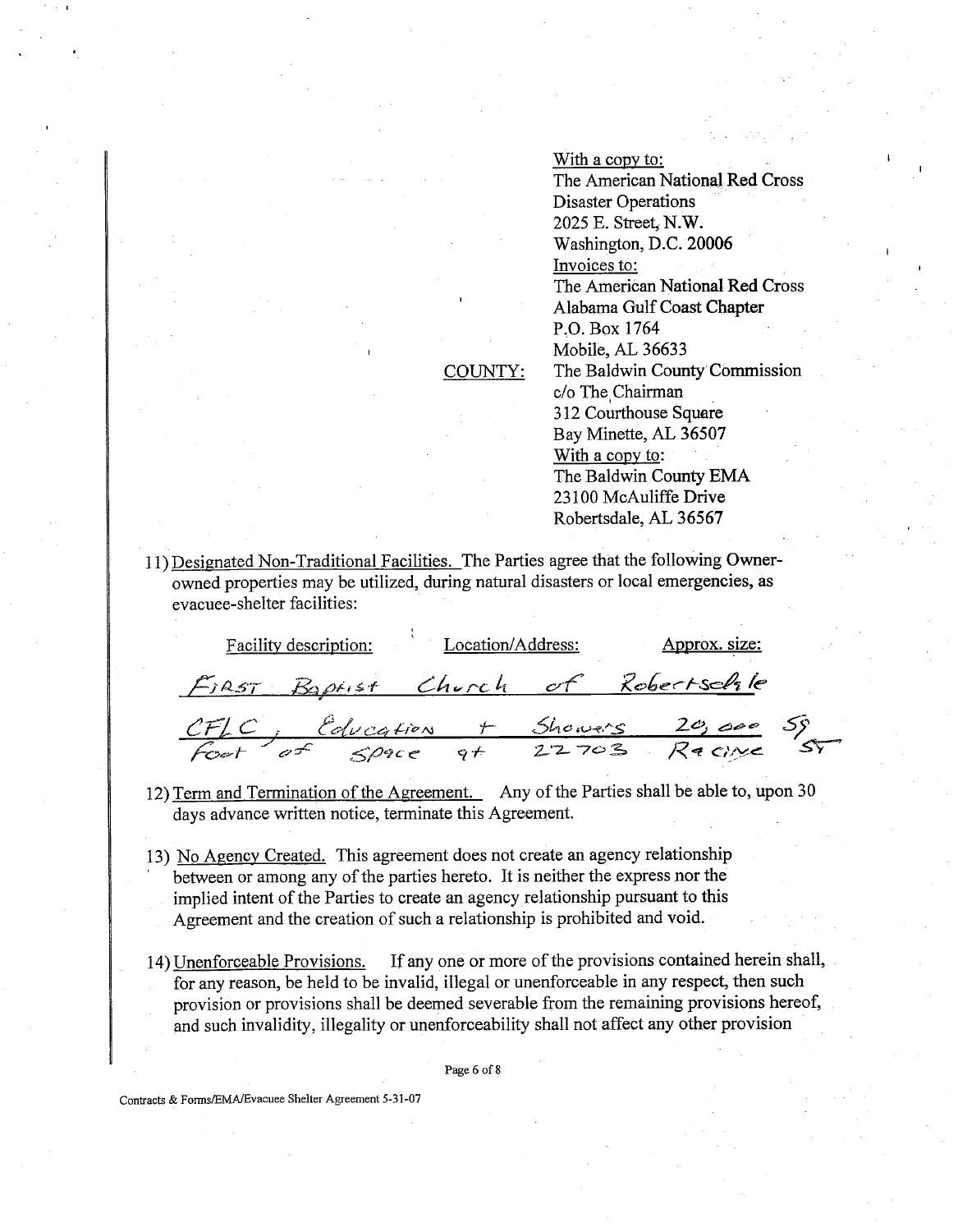hereof. This Agreement shall be construed as if such invalid, illegal or unenforceable provision had never been contained herein.

- 15) Entire Agreement. This Agreement represents the entire and integrated agreement between the Parties and supersedes all prior negotiations, representations, or agreements, either written or oral. This Agreement may be amended only by written instrument signed by all Parties.
- 16) Failure to Strictly Enforce Performance. The failure of the Parties to insist upon the strict performance of any of the terms, covenants, agreements and conditions of this Agreement shall not constitute, and shall never be asserted by the other Parties as constituting a default or be construed as a waiver or relinquishment of the right of the other Parties to thereafter enforce any such term, covenant, agreement, or condition, but the same shall continue in full force and effect.
- 17) Assignment. This Agreement or any interest herein shall not be assigned transferred or otherwise encumbered by the Parties without the prior written consent of the other Parties, which each party may withhold or grant in its sole discretion.

**IN WITNESS THEREOF,** the Parties hereto have executed this Agreement effective on the last date that the same is fully executed by the Parties as herein written.

**I I** 

### *SIGNATURE* **AND** *NOTARY PAGE TO FOLLOW*

## **THE REMrLINDER OF THIS PAGE INTENTIONALLY LEFT BLANK**